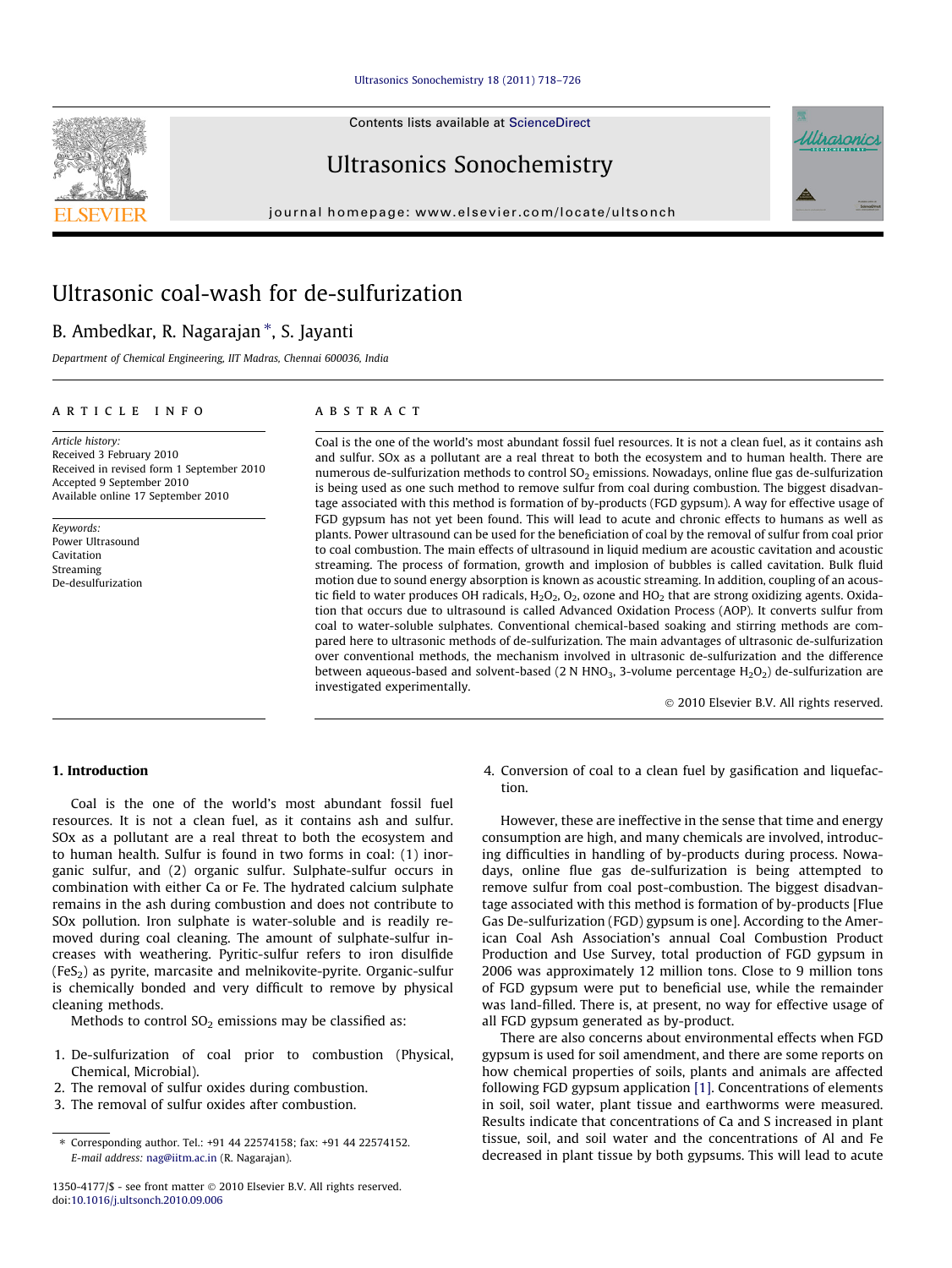and chronic effects to humans as well as plants. Over the next ten years, annual production of FGD gypsum may double as more coalfired power plants come online, and as scrubbers are added to existing power plants to meet the environmental clean-air standards. In the worst case, where sulfur in coal is 10% or higher, releasable sulfur amount can become very high. This would lead to unnecessary transport and storage before, as well as after, combustion in terms of FGD gypsum.

## *1.1. Ultrasonic methods*

Power ultrasound can be used for the beneficiation of coal by the removal of sulfur from coal prior to coal combustion. In overseas power plants, ultrasonic method of coal wash is in practice. However, In India, such advancement in coal washeries is not present, even though India has high ash and sulfur coal. Ultrasonic coal wash method removes ash as well as sulfur from coal. This will reduce the unnecessary cost for transportation, as well as for storage, of coal prior to combustion. The main effects of ultrasonic vibration in liquids are acoustic cavitation and acoustic streaming. Cavitation is due to implosion of bubbles in the acoustic field, and resulting transmission of a shock wave. Whenever ambient pressure is reduced, the boiling point of a liquid is also lowered. If the pressure is reduced far enough, the liquid will begin to boil without needing to be heated (as the boiling point is reduced to below room temperature). When this happens on a small scale, due to localized pressure reduction, small bubbles of vapor are formed. The subsequent collapse of these bubbles during the compression cycle is called cavitation. Acoustic streaming is caused by unidirectional flow currents in a fluid caused by the presence of sound waves. There are two mechanisms in effect when ultrasound is coupled to the coal slurry: (1) physical breakage, which breaks the physical bonds between sulfur and coal; and (2) leaching, which removes some of the impurities by a mass transfer mechanism. In conventional coal de-sulfurization, the main focus is on surface cleaning, with little penetration to the interior part of the coal matrix. Ultrasonic coal de-sulfurization is a prime technique for removal of sulfur from surface and interior part of the coal matrix.

## 2. Literature review

This review addresses work on ultrasound-assisted coal de-sulfurization already initiated by other researchers. The second part of the review includes the mechanism of ultrasound in aqueous medium and its contribution towards high-sulfur coal de-sulfurization. Finally, the existing conventional chemical-based de-sulfurization methods and their demerits relative to ultrasonic methods are reviewed.

## *2.1. Ultrasonically enhanced de-sulfurization*

Very few researchers have focused on ultrasonic coal de-sulfurization. Existing literature failed to explain the mechanisms involved in ultrasound-assisted coal de-sulfurization. Conclusions drawn by researchers are very general in nature. The ultrasonic de-sulfurization methods studied are either aqueous or chemical based. The biggest advantage of ultrasonic method is simultaneous removal of ash and sulfur. Zaidi [2] investigated ultrasound-promoted de-sulfurization of low-rank coals with dilute solutions of sodium hydroxide (0.025–0.2 M) at 30 and 70  $\degree$ C. The sulfur removal was higher for samples sonicated at a lower temperature. The shear forces produced by the ultrasound energy are responsible for exposing the finely disseminated sulfur sites in coal to alkali attack. However, the mechanism involved in the interaction between sonication and dilute sodium hydroxide is not explained.

Ze et al. [3] investigated the enhancement of de-sulfurization and de-ashing of coal. One hundred grams of Zibo coal and 300 ml of water mixture were sonicated for 10 min using 20 kHz frequency and 200 W power. Then, the sample was wet screened. The same procedure was followed without sonication. Yield, sulfur and ash analysis were performed, and results revealed that ultrasonic conditioning can drive physical separation of pyrite and refuse from coal. On the other hand, ultrasonic conditioning can change the surface of the coal and pyrite particles, and increase the hydrophobicity of slime and the hydrophilicity of pyrite and refuse. For a 1.3 kg/t flotation agent-to-coal ratio, the perfect index of flotation, the perfect index of de-sulfurization and the percentage of de-sulfurization after ultrasonic processing increased by 22.51%, 25.36% and 2.49%, respectively. It may be concluded that ultrasonic conditioning can, in general, enhance the performance of coal flotation methods used for de-sulfurization and de-ashing.

#### *2.2. Ultrasound in aqueous medium*

Ultrasound is cyclic sound pressure with a frequency greater than the upper limit of human hearing. It starts from the frequency of 20 kHz. Ultrasound behaves differently in liquid and liquid–solid media compared to gas medium. Ultrasound in aqueous medium produces highly reactive species such as OH radicals,  $H_2O_2$  and ozone that are strong oxidizing agents of high oxidation potential (2.8, 1.8 and 2.1 V, respectively). These radicals are capable of initiating and enhancing oxidation and reduction reactions. Oxidation occurring due to ultrasound is called ''Advanced Oxidation Process" (AOP). Sonication enhances mass transfer and chemical reaction, and is expected to reduce or eliminate chemical usage, resulting in minimum disposal problems. Lindstorm et al. (1951) first suggested the mechanism for this reaction, followed by many researchers who proved it in different manners by experiments. Webster (1963) [4] explained the cavitation mechanism as follows: two classes of chemical effect are induced by ultrasonic cavitation. The first is the acceleration of reactions, and the second class of effect is the initiation of reactions that would not otherwise occur; this takes place predominantly in an aqueous medium. Under the action of cavitation, water decomposes into free radicals.

$$
H_2O=H^++OH^-
$$

The predominant back reactions attendant on this process are

$$
OH + OH = H2O2 \qquad H + H = H2
$$

The products of these reactions are then responsible for secondary reactions involving dissolved substances. The reacting ions or molecules will be selectively subjected to reduction or oxidation according to their properties and structure. The oxidation of dissolved substances is detectable in the absence of dissolved oxygen. In its presence, the rate of formation of hydrogen peroxide is increased, with a consequent increase in the rate of oxidation; this effect has been attributed to the occurrence of the reaction

$$
H + O2 = HO2 followed by 
$$
HO2 + HO2 = H2O2 + O2
$$
$$

Makino et al. (1982) [5] reported that intense ultrasound causes chemical damage through the phenomenon called cavitation. Cavitation produces high local instantaneous temperatures, pressures, and sonoluminescense. In sonolysis studies of aqueous solutions, it is proposed that hydroxyl radicals  $(OH^{-})$  and hydrogen atoms  $(H)$ are produced by ultrasound. Riesz et al. (1985) [6] were able to observe by spin traps the highly reactive radicals produced during cavitation. Christman et al. (1987) [7] found experimental evidence for free radicals produced in aqueous solutions by using electron spin resonance method (ESR). In 1994, Misik et al. [8] conducted spin trap and electron spin resonance studies to investigate free radical formation and sono-chemical reactions in organic liquids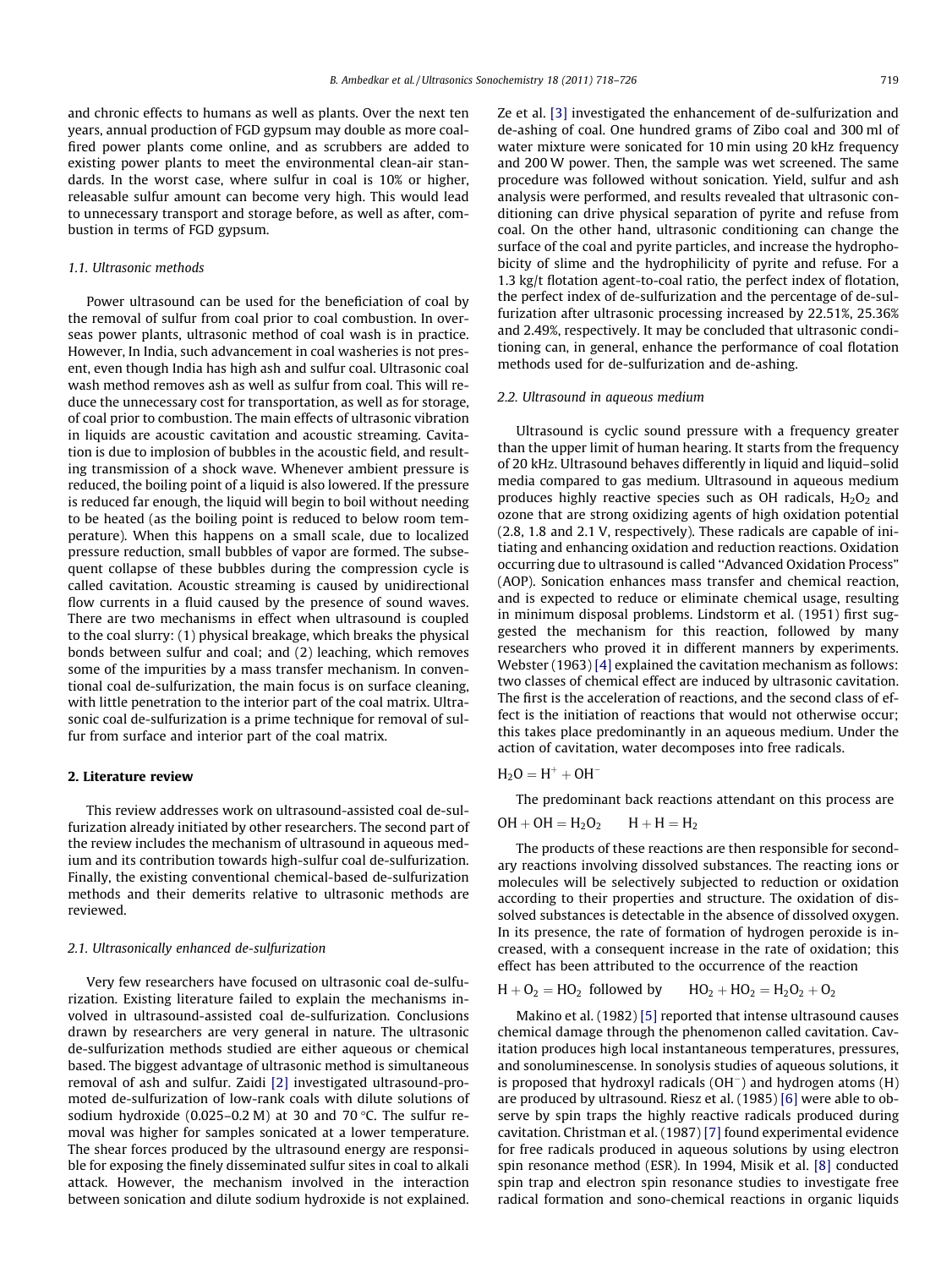using 50 kHz frequency of ultrasound. Margulis [9] proposed that the fundamental problem in sonochemistry and cavitation is that hot-spot theory is not sufficient to elucidate the mechanism involved. A new electrical theory has been proposed and validated with experiments, with the electric field developed during cavitation mechanism being identified as a contributor for enhancing the sono-chemical reaction. Entezari et al. [10] conducted an experiment to explain the effect of frequency on sono-chemical reactions. The effect of sonication on iodide oxidation in presence of an air and argon atmosphere using two extreme frequencies (20 and 900 kHz) was investigated. The rate of sonochemical oxidation in an aqueous solution is about three times faster in an air atmosphere compared to argon environment. The H<sup>+</sup>, OH<sup>-</sup> and  $H_2O_2$ produced by the ultrasound in an aqueous solution are responsible for the oxidation reaction. Luche et al. [11] investigated sonochemical reactions occurring in a heterogeneous system. Jana et al. [12] made an estimation of hydroxyl free radicals produced by ultrasound in Fricke solution using Fricke dosimeter. The dose–response relation was found to be linear for different intensities of ultrasound. 20 kHz frequency ultrasound produces 14 times more hydroxyl radicals than those produced by 3.5 MHz. Henglein et al. [13] stated that the free radicals produced by the cavitation effect are responsible for reaction. The OH radicals produced by the ultrasound are strong oxidation agents and lead to  $H_2O_2$ formation.

Hoffmann et al. [14] investigated sonochemical degradation of organic compounds present in water. Three distinct pathways of sonochemical degradation of organic compounds by acoustic cavitation have been proposed. (i) Oxidation by hydroxyl radicals, (ii) pyrolytic decomposition and (iii) supercritical water oxidation. Gogate et al. [15] analyzed and mapped sono-chemical reactors by experimental verification. Generalized correlations were developed for effective design and scale-up of sono-chemical reactors. Decomposition of potassium iodide was taken as a model reaction; iodine liberation from the reaction is only by cavitation effect, and not by shear temperature and pressures. This is because free OH<sup>-</sup> radicals are formed in the solution only under cavitating conditions. Controlling reduced sulfur compounds by using hydrogen peroxide has been investigated and reported [16]. Hydrogen peroxide combines advantages not obtainable with any other single form of chemical control. It is cost effective and specific, forming no toxic byproducts. It is safe to work with when handled properly, and produces soluble sulphates, thus avoiding the sludge problem. Hydrogen peroxide has been used for industrial purposes for a long time because of its physical and chemical nature, i.e., low freezing point, unlimited solubility in water, and reactivity.

## *2.2.1. Possible reactions between sulfur compound and hydrogen peroxide*

Eqs. (1)–(3) show reactions between sulfide and hydrogen peroxide at various pH conditions. Eq. (1) represents the reaction occurring at acid pH, Eq. (2) at neutral pH and Eq. (3) at alkaline pH. Since hydrogen peroxide is a strong oxidizing agent, it converts all sulfides into soluble sulphates. The oxidation of thio-sulphates by hydrogen peroxide proceeds through a series of reactions (Eqs. (4)–(7)), forming tetrathionates, then trithionates, then sulphites, and finally sulphates. Regardless of pH, sulphites (Eq. (7)) react with hydrogen peroxide to form sulphates.

$$
H_2S + H_2O_2 \rightarrow S + 2H_2O \tag{1}
$$

 $HS^- + 4H_2O_2 \rightarrow SO_4^{2-} + 4H_2O + H^+$  $(2)$ 

$$
S^{2-} + 4H_2O_2 \rightarrow SO_4^{2-} + 4H_2O
$$
 (3)

$$
2S_2O_3^{2-} + H_2O_2 \rightarrow S_4O_6^{2-} + 2OH^-
$$
\n(4)

$$
S_4O_6^{2-} + 3H_2O_2 \rightarrow S_3O_6^{2-} + SO_4^{2-} + 2H_2O + 2H^+ \tag{5}
$$

$$
S_3O_6^{2-} + H_2O_2 + H_2O \rightarrow 3SO_3^{2-} + 4H^+ \tag{6}
$$

$$
SO_3^{2-} + H_2O_2 \to SO_4^{2-} + H_2O \tag{7}
$$

$$
2RSH + H_2O_2 \rightarrow RSSR + 2H_2O \tag{8}
$$

$$
RSSR + 5H2O2 + 2OH- \rightarrow 2RSO3- + 6H2O
$$
\n(9)

This reaction between sulphites and hydrogen peroxide is fast, requires no catalyst, and uses relatively little peroxide. Mercaptans and disulfides (Eq. (8) and (9), respectively) are the sulfur analogs of alcohols, containing the –SH (sulfohydryl) group. They react with hydrogen peroxide in alkaline conditions to form disulfides. Disulfides generally form an insoluble oil layer that is easy to separate. Disulfides also react with hydrogen peroxide to form sulfonic acid.

Given the wealth of data available in literature pertaining to formation of free radicals in water irradiated with ultrasonics, no specific attempt was made as part of this study to confirm or quantify the presence of such species. Instead, this study focuses on the physical aspects of ultrasonic de-sulfurization, namely cavitation, streaming and their combined effects. Since the ultrasonic systems used in this study are state-of-the-art with respect to energy transmission and uniformity characteristics, it was felt that the emphasis in the study should be placed on ultrasonic field parameters such as frequency and amplitude.

## *2.3. Conventional chemical-based coal de-sulfurization*

From Table 1, it is apparent that researchers are still looking for ways to maximize coal sulfur removal, and to optimize the operating conditions by choosing suitable solvents. Using chemical-based coal de-sulfurization methods, one could achieve considerable amount of sulfur removal at the expense of more solvent usage and treatment time. At the end of treatment process, more difficulties in neutralizing the chemically-doped coal sample are encountered. These factors have motivated researchers to find alternatives to conventional chemical-based de-sulfurization. Ultrasoundbased de-sulfurization is one such technique to achieve maximum removal with minimal solvent use and minimum treatment time. In addition, it is easy to scale-up as a continuous process.

## 3. Experimental details

## *3.1. Experimental setup*

The ultrasonic system (Fig. 1) has three components. (i) Ultrasonic generator, (ii) ultrasonic transducer and (iii) tank with liquid. Ultrasonic tank is a bright-annealed stainless steel tank that has piezo-electric transducers mounted at the bottom. The ultrasonic generator transforms the line voltage to a frequency corresponding to the operative frequency of the transducer. The transducer transforms these electric oscillations to mechanical sound waves.

Sectrex Laser Particle Counter (Fig. 2) is used to measure the particle size. Utilizing the principle of ''near angle light scatter", a revolving laser beam passes through the walls of a glass container of a flow-through cell. When it is directed through a central ''sensitive zone" the PC-2200 not only counts the particles in suspension, but tabulates their size as well. The analog signals generated by the light pulses are routed to a computer and digitized.

## *3.2. Experimental procedure*

As-received coal was ground to -212 µm size and air-dried. The proximate analysis of the coal samples was performed using IS 1350 procedure. De-sulfurization experiments were carried out by conventional soaking, agitation and ultrasonic methods. Sieve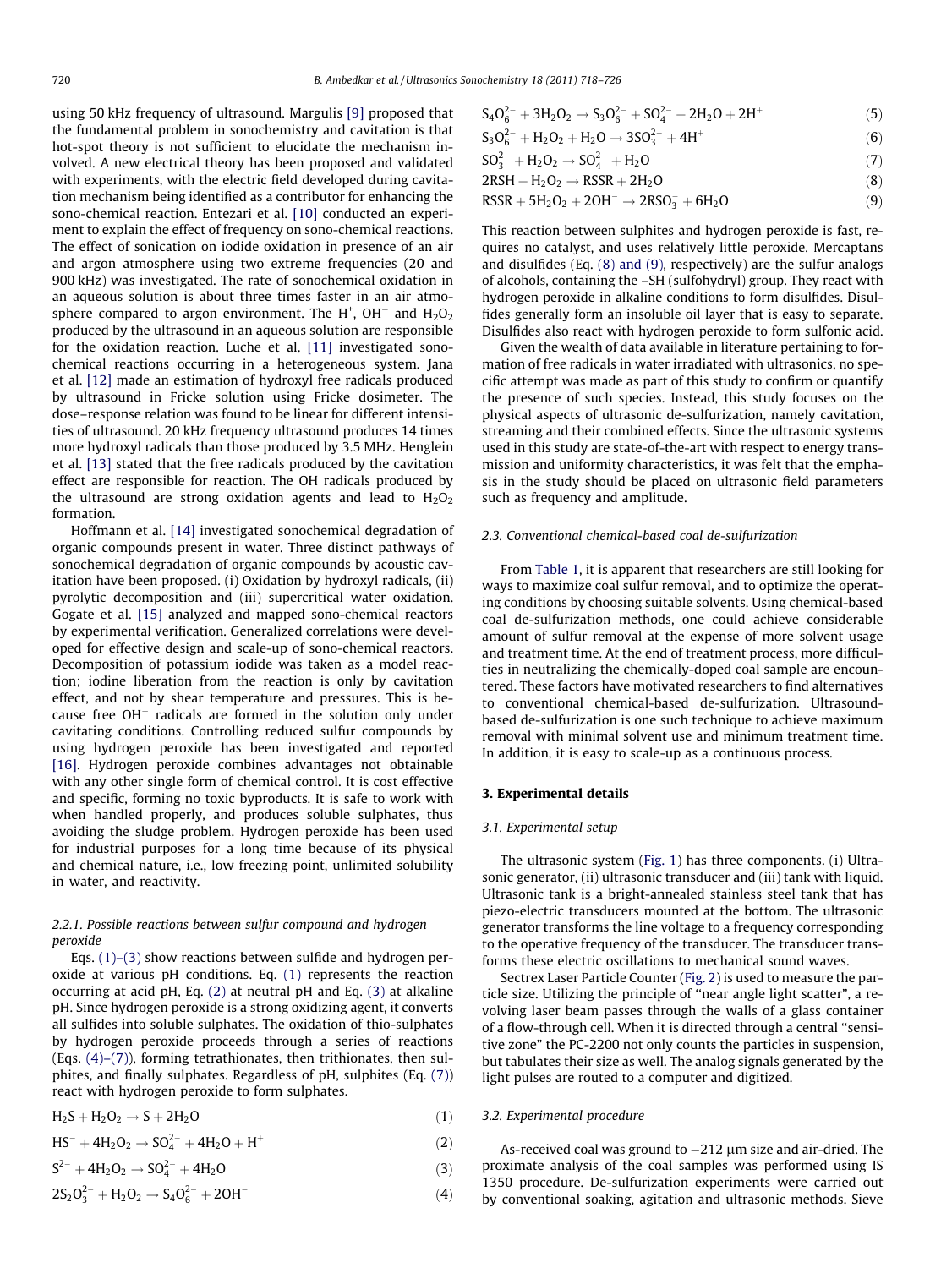## Table 1

Literature on conventional chemical-based coal de-sulfurization.

| Author                        | Title                                                                                                        | Reagent used                                               | Treatment condition                                            | % Removal                                                     |
|-------------------------------|--------------------------------------------------------------------------------------------------------------|------------------------------------------------------------|----------------------------------------------------------------|---------------------------------------------------------------|
| Moran et al.<br>$[17]$        | Bio-de-sulfurization of coal                                                                                 | Thiobacillus                                               | 51 days                                                        | 30% of total sulfur                                           |
| Mukherjee<br>et al. [18]      | Chemical demineralization/de-sulfurization of high-<br>sulfur coal using sodium hydroxide and acid solutions | Sodium hydroxide & Sodium<br>hydroxide followed by HCl     | More than 8 h at 90–95 $\degree$ C                             | Entire inorganic sulfur and<br>10% of organic sulfur          |
| Balaz et al. [19]             | Chemical treatment of coal by grinding and aqueous<br>caustic leaching                                       | <b>10% NaOH</b>                                            | 2 h at 90 $\degree$ C                                          | 50% of total sulfur                                           |
| Ahnonkitpanit<br>et al. [20]  | Coal de-sulfurization in aqueous hydrogen peroxide                                                           | aqueous hydrogen peroxide/<br>sulphuric acid solution      | 2.30h                                                          | Complete removal of organic<br>and pyritic sulfur             |
| Riley et al. [21]             | Comparison of sulfur in $HNO3$ -extracted and<br>physically-cleaned coal                                     | 2 M HNO <sub>3</sub>                                       | 30 min at boiling<br>condition with constant<br>stirring       | 25-78.5% of total sulfur                                      |
| Sain et al. [22]              | De-sulfurization of Assam coal by chlorinolysis and<br>hydrothermal techniques                               | $CCl4$ & water with continuous<br>exposure of chlorine gas | 4 h at 80 °C                                                   | 56.5% of total sulfur                                         |
| Schuetz et al.<br>$[23]$      | Fine coal de-sulfurization by leaching with bromine<br>containing hydrobromic acid                           | Bromine in hydrobromic<br>solution $(0.5-2.5 M)$           | 10-30 min at 100-120°C                                         | 67% of total sulfur                                           |
| Prem et al. [24]              | Radiolytic desulphurization of high-sulfur coals                                                             | Gamma rays irradiation                                     | $58 \times 10^4$ , $175 \times 10^4$ &<br>$250 \times 10^4$ Gy | 47.3% of total sulfur                                         |
| Sinha et al. [25]             | Removal of sulfur from coal by air oxidation at 350–<br>450 $\degree$ C                                      | Air oxidation                                              | 10-60 min, at 350-450 °C                                       | 90% of Pyritic sulfur                                         |
| Kara et al. [26]              | Removal of sulfur from four Central anatolian lignites<br>by NaOH                                            | Molten caustic                                             | 15-60 min at 300-450 °C                                        | 47-83% of Total sulfur & 77-<br>$91\%$ of ash                 |
| Lee et al. [27]               | Selective pre-combustion de-sulfurization of Ohio coals<br>using supercritical fluids                        | Methanol-water mixture                                     | $70$ ml/hr                                                     | 37-44% of Total sulfur                                        |
| Kusakabe et al.<br>$[28]$     | Simultaneous de-sulfurization and demineralization of<br>coal                                                | Molten NaOH and KOH                                        | 1 h at 623 K                                                   | 90% of Total sulfur and ash                                   |
| Nicholas et al.<br>[29]       | Solvent effects in coal de-sulfurization chlorinolysis<br>near ambient temperature                           | Chlorinated water, CCl <sub>4</sub> /<br>Methanol mixture  | 0.3 $g/min$ , 2-3 h at<br>various temperatures                 | 70% of Inorganic sulfur and<br>44% of organic sulfur          |
| Liu et al. [30]               | De-sulfurization of coal via low temperature<br>atmospheric alkaline oxidation                               | 0.25 M NaOH & aeration at<br>$0.136 \text{ m}^3/\text{hr}$ | 4 h at 90 °C                                                   | 73% Organic, 83% sulphate,<br>84% pyritic                     |
| Ratanakandilok<br>et al. [31] | Coal de-sulfurization with methanol/water and<br>methanol/KOH                                                | Methanol-water &<br>Methanol-KOH                           | 15-90 min & 120-180 °C                                         | 36-74% Pyritic, 20-42%<br>organic & 33-62% of total<br>sulfur |



Fig. 1. Ultrasonic tank.

 $(212 \mu m)$  passing-through high-sulfur lignite coal was taken for de-sulfurization experiments. Water, 2 N HNO<sub>3</sub> and 3-volume percentage  $H_2O_2$  were used as a solvent. The reagents used were of analytical grade. The mixture was subjected to soaking/stirring/ sonication. Then, the treated sample mixture was filtered, washed with water and dried for about 5 h in an oven at 100  $\degree$ C. The treated

Fig. 2. Laser Particle Counter.

coal sample was analyzed for sulfur content according to the procedure given in IS 1350.

## *3.3. Basic composition of coal*

The proximate and sulfur analysis of coal is shown in Tables 2 and 3.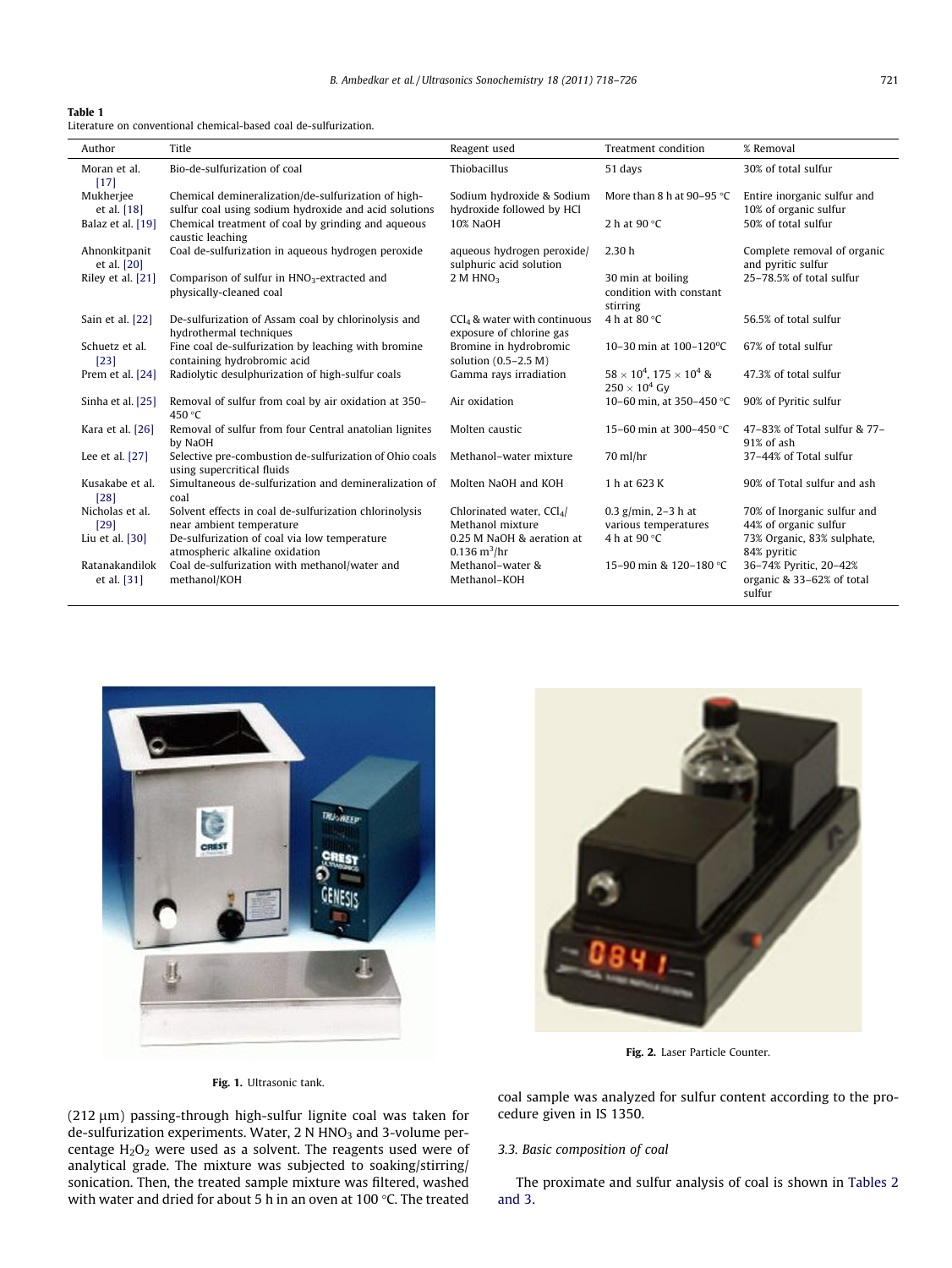#### Table 2

Proximate Analysis of as-received lignite coal (wt.%).

| Moisture | Volatile matter | Fixed carbon | Ash  |
|----------|-----------------|--------------|------|
| 17.86    | 26.77           | 36.47        | 18.9 |

#### Table 3

Different forms of Sulfur (wt.%).

| Total sulfur | Sulphate sulfur | Pyritic + organic sulfur |
|--------------|-----------------|--------------------------|
| 5.034        | 2.448           | 2.586                    |

#### 4. Results and discussion

### *4.1. Ultrasonic aqueous de-sulfurization*

The experiments were conducted for 20 g of 212  $\mu$ m sieve passthrough high- sulfur lignite in 500 ml of water using probe-type and tank-type sonicator. Probe-type of 20 kHz frequency and tank-type of 25, 58/192 (dual), 132, 430 kHz frequencies was used. Experiments were conducted for about 60 min and 500 W power (excluding the dual system, where low and high frequency-coupled ultrasonics are used. Each frequency operates at 500 W power, and drives an alternating diagonal set of transducers).

In low-frequency ultrasound, cavitation phenomena are predominant, and particle breakage is extensive. In high-frequency ultrasound, streaming phenomena are dominant, and leaching effect prevails. Cavitation is due to implosion of bubbles in the acoustic field, and to the resulting transmission of a shock wave. Millions of bubbles will form, grow and collapse within a fraction of a millisecond. The collective effect due to bubble implosion will be enormous. This produces millions of micro jets that are impinging on the surface of the coal particle. This will cause particle breakage in two different ways. (i) Pitting of coal particle surface to produce fines, and (ii) forming cracks on the surface, which are widened due to prolonged exposure, finally causing breakage.

Effect of cavitation is several hundred times greater in heterogeneous than in homogeneous systems. Ultrasonic fields are transmitted much more effectively in homogeneous liquid media, as the presence of solids causes effects such as energy absorption and attenuation. While at lower frequencies, solids can (to some extent) promote cavitation by providing nucleation sites, at higher frequencies (in the >200 kHz range) where ''acoustic streaming" is predominant, solids provide a significant blockage to flow, causing energy dissipation. Unlike cavitation bubble collapse in homogenous systems (liquid–liquid interface), collapse of a cavitation bubbles in heterogeneous systems (e.g., liquid–solid) on or near to a surface is non-symmetrical in nature since the surface provides resistance to liquid flow. The result is an in-rush of liquid predominantly from the opposite side of the bubble, resulting in a powerful liquid jet being formed and targeted at the surface. It is also important to note that the rapid collapse of the cavitation bubbles generates significant shear forces in the bulk liquid immediately surrounding the bubbles and, as a result, produces a strong stirring mechanical effect. These effects can significantly increase mass transfer to the surface. Cavitation is also important in case of heterogeneous systems in that most of cavitation bubbles are generated close to the surface of the substrate, thus providing an important additional benefit of the ''opening up" of the surface of solid substrates as a result of mechanical impacts produced by powerful ''jets" of collapsing cavitational bubbles.

The formation of  $H^+$  and OH $^-$  is attributed to the thermal dissociation of water vapor present in the cavities during the compression phase. Sonolysis of water also produces  $H_2O_2$  and hydrogen gas, via hydroxyl radicals and hydrogen atoms. The presence of oxygen improves sonochemical activities, but it is not essential for water sonolysis, and sonochemical oxidation and reduction can proceed in the presence of any gas. However, in the presence of oxygen acting as a scavenger of hydrogen atoms, the hydro-peroxyl radical is additionally formed and acts as an oxidizing agent. This radical causes a number of other reactions to occur, resulting in the formation of  $H_2O_2$ ,  $O_2$ ,  $O_3$ , and  $H_2$  as products. Thermal dissociation of oxygen molecule may also occur, leading to the generation of additional hydroxyl radicals. In the absence of OH scavengers, the main product of the sonolysis of water is  $H_2O_2$ .  $H<sub>2</sub>O<sub>2</sub>$  can also be produced in an "inert" atmosphere but only at the expense of OH radicals.

When a liquid is irradiated by ultrasound, cavitation will appear when the pressure amplitude of the applied ultrasound reaches a certain minimum. If it happens on the surface of the liquid, it consumes atmospheric air due to low pressure in an ultrasonic field. Atmospheric air consists of  $O_2$ ,  $N_2$ , and some trace gases. The nitrogen tends to undergo advanced oxidation process and form NO,  $NO<sub>2</sub>$ , and HNO<sub>3</sub>. This has significant effect when the experiments conducted in a large scale, the reason being that the surface available for absorbing  $N_2$  from atmosphere is large. But, for experiments conducted in a laboratory scale, surface available for absorbing atmospheric  $N_2$  is small; hence, HNO<sub>3</sub> formation and consequent enhancement of de-sulfurization of coal has insignificant effect.

Fig. 3 shows effect of ultrasonic frequency on total sulfur removal. The sulfur removed using 25 kHz ultrasonic system is mainly because of acoustic cavitation, which produces high surface area of particle leading to intimate contact with the oxidizing agent (OH radicals,  $H_2O_2$ , ozone) produced in the ultrasonic fields. Size distribution analysis was performed using Spectrex Laser Particle Counter  $(1-100 \mu \text{ size range})$  to see the effect of sonication on coal particle breakage with varying frequency of ultrasound. Figs. 4 and 5 show the size distribution of virgin and sonicated coal samples with two different ultrasonic frequencies – 25 kHz ultrasonic tank, and 20 kHz probe. Breakage was more predominant at lowfrequency ultrasound field [32–34]. It produces very fine particle within short period (2 and 5 min) of sonication, thereby increasing surface area of coal particle, causing it to have an intimate contact with the strong oxidizing agents produced by the ultrasound in an aqueous medium. The sphericity of the particle also increases with sonication time, due to the associated micro-polishing mechanism



Fig. 3. Effect of ultrasonic frequency on total sulphur removal.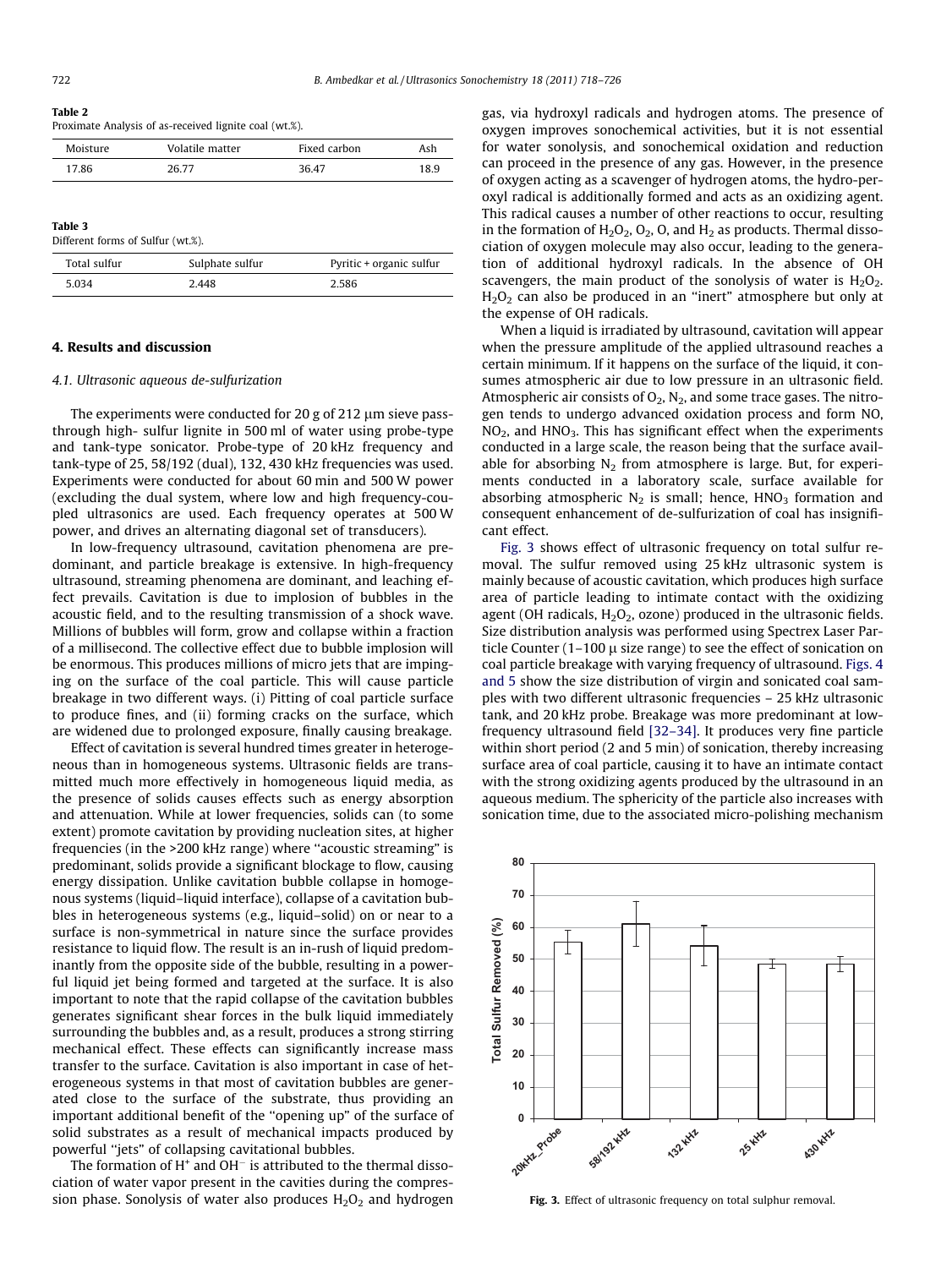[33,34]. Fig. 6 shows effect of ultrasonic frequency on coal particle breakage. Low-frequency ultrasound leads to more particle breakage due to cavitation mechanism, whereas high-frequency ultrasound causes minimum particle breakage due to the gentle streaming that prevails. The 20 kHz field was emitted by a probe (nozzle), whereas 25 kHz was delivered by a tank (transducer) system. Uniformity of size reduction is much better in a tank system. This effect dominates over the slightly-higher power delivered by 20 kHz.

In the 430 kHz ultrasonic field, acoustic streaming phenomena are predominant. Acoustic streaming is caused by unidirectional flow currents in a fluid caused by the presence of sound waves, which leads to the bulk fluid motion due to sound energy absorption. This removes some of the impurities by leaching effect. The total sulfur removed in coal using 430 kHz ultrasonic system is mainly because of streaming effect. In 132 kHz ultrasonic frequency system, cavitation and streaming effect are both present, which results in a higher percentage removal for the same power input compared to the low and high-frequency systems mentioned earlier. While the dual-system has two separate 500 W generators providing input power, each generator only powers half the transducers (diagonally alternating set) in the tank. Hence, net power



Fig. 4. Size distribution of virgin and sonicated coal sample (25 kHz tank).



Fig. 5. Size distribution of virgin and sonicated coal sample (20 kHz probe).



Fig. 6. Effect of ultrasonic frequency on coal particle breakage.

Table 4 Power delivered to the reaction mixture by calorimetry.

| Frequency (kHz) | Power input (W) | Slope ( $\rm{^{\circ}C}$ / s) | Power delivered (W) |
|-----------------|-----------------|-------------------------------|---------------------|
| 25              | 500             | 0.0056                        | 11.72               |
| 58/192          | 500             | 0.0052                        | 10.88               |
| 132             | 500             | 0.0045                        | 9.42                |
| 430             | 500             | 0.0086                        | 18.00               |
| 20kHz Probe     | 500             | 0.0261                        | 54.63               |

input to tank remains the same in dual and single frequency systems, and is not a significant factor. In dual system, the cavitation present due to 58 kHz leads to particle breakage, while the streaming present associated with 192 kHz leaches out the contaminants. This dual mechanism effect results in highest removal of sulfur. In the 20 kHz probe-type sonicator, cavitation is dominant, and the probe is in direct contact with the sample mixture. Therefore, the energy transferred to the sample mixture is higher than in the other four cases (Table 4). It leads to higher sulfur removal compared to the other three ultrasonic tank systems with same power input.

In coal, sulfur exists in three different forms: (i) sulphate sulfur, (ii) pyritic sulfur and (iii) organic sulfur. Analysis has been performed on ultrasonically treated samples to see how the forms of sulfur are distributed after ultrasonic treatment. From Fig. 7, it is apparent that almost all the cases show 90% and above sulphatesulfur removal. However, the pyretic and organic sulfur show high



Fig. 7. Effect of frequency on different forms of sulfur removal.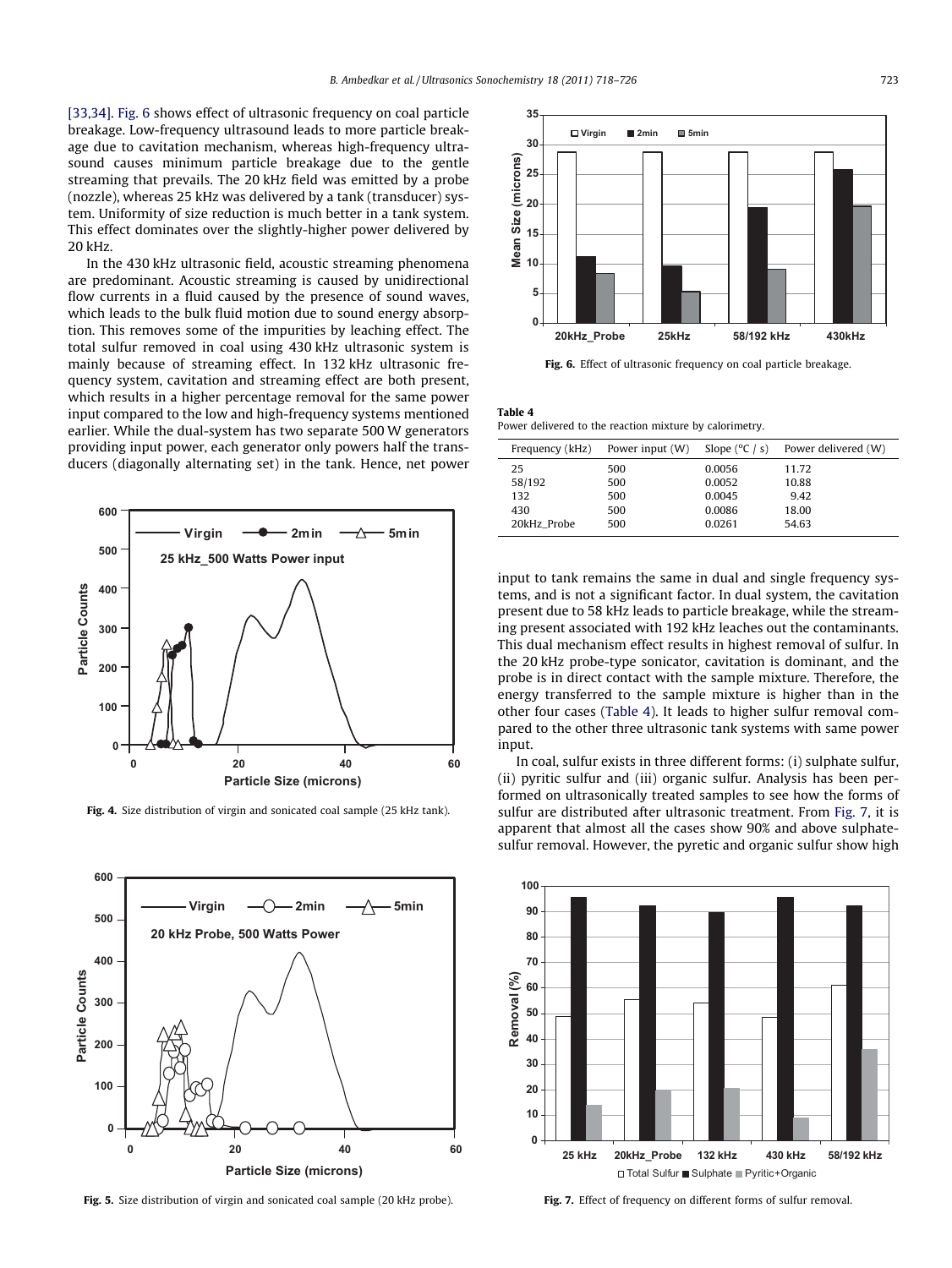resistance to ultrasonic treatment. Dual system removes about 36% of pyretic + organic sulfur removal due to coupled mechanisms (cavitation + streaming). 20 kHz probe and 132 kHz ultrasonic tank systems remove almost 20% of pyretic + organic sulfur. The former effect is due to high energy transferred to the sample mixture, whereas the latter is due to the combined effect of cavitation and streaming for the same 500 W power input. The 25 kHz ultrasonic tank system removes 14% of pyretic + organic sulfur, whereas the 430 kHz system removes only about 9% due to a single relatively-mild mechanism being in effect. In general, ultrasonic method is a time-dependant process. To intensify the ultrasonic treatment method, some insights into its kinetics is needed. Suitable solvents are to be used in order to minimize the treatment time and solvent consumption, and to maximize sulfur removal.

## *4.2. Ultrasonically enhanced solvent de-sulfurization*

In order to achieve minimum treatment time, less solvent consumption and maximum removal, solvent-based ultrasonic de-sulfurization was investigated. 2 N of nitric acid and 3-volume percentage of hydrogen peroxide were used as solvents. To assess the enhancement effect of the ultrasonic method, conventional methods of de-sulfurization were compared. The reasons for choosing the above mentioned solvent concentrations are that as per IS1350 (forms of sulfur determination) procedure, 2 N of nitric acid is used to extract entire inorganic sulfur from coal by 30 min of boiling, and higher volume percent of  $H_2O_2$  resulted in foaming and uncontrolled reactions.

## *4.2.1. Soaking*

Soaking experiments were conducted using  $2 N HNO<sub>3</sub>$  and 3-volume percentage  $H_2O_2$ . Ten grams of 212  $\mu$ m pass-through coal sample were soaked in 100 ml of 2 N  $HNO<sub>3</sub>$  and 3-volume percentage of  $H_2O_2$  for about 5 h. Fig. 8 shows the effect of solvent soaking on coal de-sulfurization. The soaking of high-sulfur coal in solvents such as nitric acid and hydrogen peroxide leads to about 46% removal by HNO<sub>3</sub> and 35% removal by  $H_2O_2$ , due mainly to chemical reaction. The majority of sulfur removal occurs only by surface reaction. The reaction moves gradually towards core of the particle as time progresses, thereby extending the process.

#### *4.2.2. Stirring*

Ten grams of 212 µm pass-through high sulfur lignite coal and 100 ml of 2 N HNO<sub>3</sub> and 3-volume percentage of  $H_2O_2$  were taken for the conventional stirring process. Stirring was conducted for about 1 h at two different speeds (500 and 1000 rpm) of the stirrer. From Fig. 9, it is apparent that using nitric acid at 500 rpm, 25%



Fig. 8. Effect of solvent soaking on total sulfur removal.



Fig. 9. Effect of solvent-based stirring on total sulfur removal.

removal and at 1000 rpm, 29% removal is possible. In the case of hydrogen peroxide, at 500 rpm level 24% and at 1000 rpm level, 27% removal was observed.

### *4.2.3. Sonication*

In order to see the effect of ultrasonics on solvent de-sulfurization, 20 kHz probe is used at 500 W power. Ten grams of 212  $\mu$ m sieve pass-through high sulfur lignite coal and 100 ml of solvents were taken in a 250 ml beaker. One end of the thermocouple was immersed into the coal-solvent mixture; the other end was connected to a data-logger to monitor the reaction temperature at regular intervals during sonication. The prime reason for measuring mixture temperature is to track the rate at which the reaction proceeds during ultrasound irradiation. The reaction mixture was sonicated at intervals of 10, 20 and 30 min. In Fig. 10, for 3-volume percentage of  $H_2O_2$ , the percentage removal of sulfur is seen to increase with increasing sonication time. Interestingly, low solvent concentration and short period of sonication (10 min) lead to more than 63% removal. The reason is that high energy is transferred to the sample mixture, thereby accelerating the reaction between  $H<sub>2</sub>O<sub>2</sub>$  and sulfur. The slope of the curve at 3% hydrogen peroxide condition is steeper than 2 N nitric acid condition.

From Fig. 11, it is clear that the reaction between hydrogen peroxide and sulfur is exothermic; this has been confirmed by a significant temperature rise in the reaction mixture within a short span of time. Once maximum temperature is reached, there is then a reduction due to further removal of total sulfur. Similarly, the temperature rise in an aqueous medium during sonication, solvent



Fig. 10. Effect of solvent-based ultrasonic methods on total sulfur removal.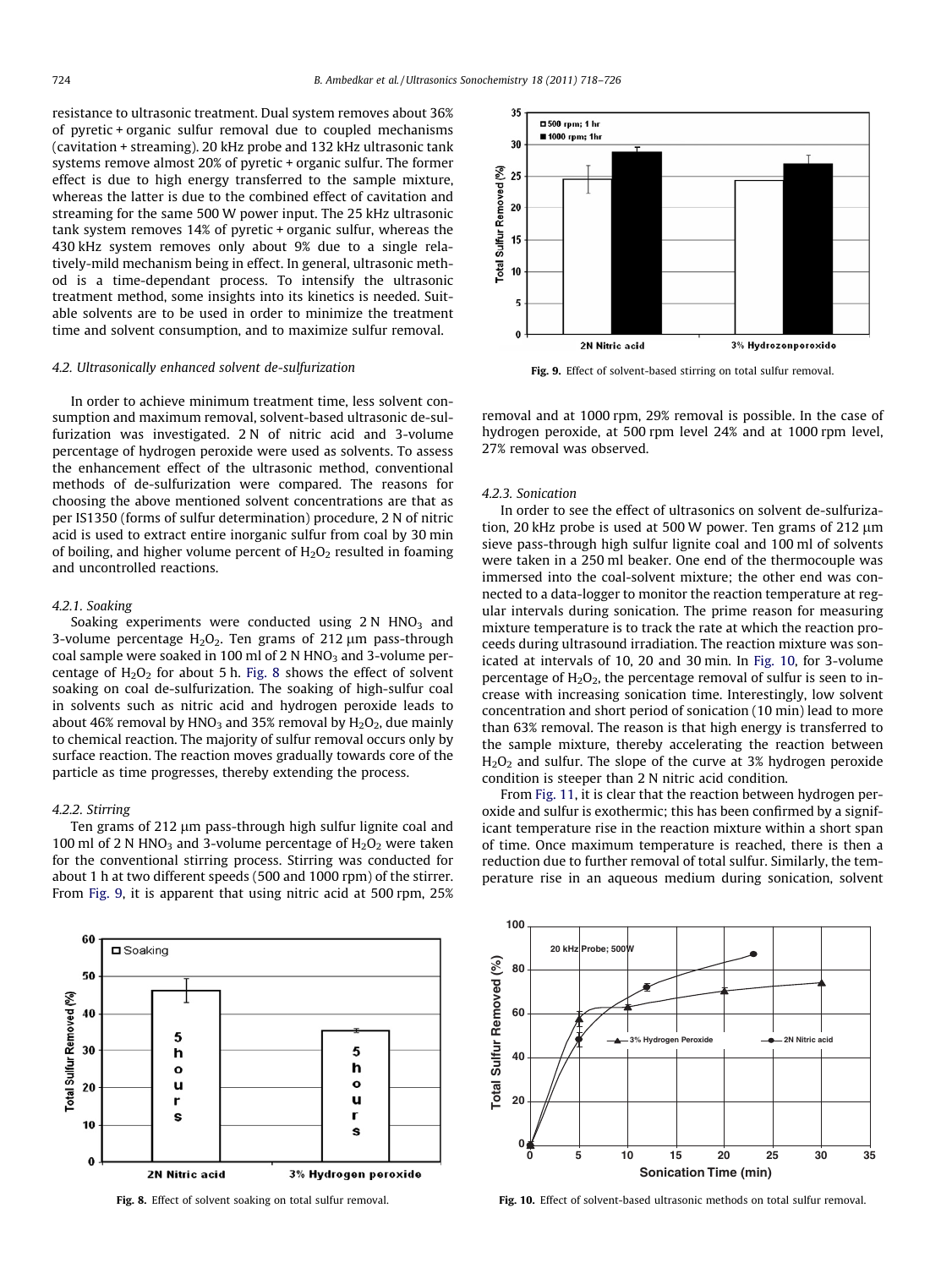

Fig. 11. Effect of sonication, soaking and stirring on solvent-coal mixture temperature.

Table 5 Fixed carbon content of sonicated coal sample.

| Coal type        | Virgin sample FC (%) | Sonicated sample FC (%) |
|------------------|----------------------|-------------------------|
| Dipka ROM coal   | 33.02                | 39.56                   |
| Belphar ROM coal | 27.79                | 28.95                   |
| Lignite          | 36.47                | 37.72                   |

soaking and solvent-based stirring were also noted, but the temperature difference between solvent-based and other three cases (aqueous-based sonication, solvent soaking and solventbased-stirring) even within a short span of time (4 min) is large. The temperature rise during 30 min of solvent soaking and stirring is  $4-8$  °C. Solvent-based ultrasonic de-sulfurization is much faster than aqueous-based, unlike in the case of conventional methods of solvent de-sulfurization. Sonication was stopped after 30 and 60 min, respectively. A temperature drop always accompanies the cessation of sonication.

Table 5 confirms that the significant temperature rise is partly due to sonication and remaining due to reaction between hydrogen peroxide and sulfur (and not between hydrogen peroxide and carbon or hydrogen). Table 5 shows the FC content of different coals before and after sonication with different solvents. ''FC content" is the fixed carbon, i.e., organic matter remaining after volatile matter and moisture have been released. It is composed primarily of carbon, with minor amounts of hydrogen, nitrogen and sulfur. The first two represent sonication with water, and the third sonication with  $H_2O_2$ . There is no decrease in fixed carbon in coal; instead, an increase in FC content by ash removal is observed. This confirms that significant temperature rise only comes from the reaction between oxidizing agents and sulfur and not from the reaction between C/H and oxidizing agents. While oxidizing agents do react with the organic matter in coal as well, their extent and rate of reaction with inorganic impurities such as sulfur is much greater, happening in a much shorter time-scale.

#### *4.3. Effect of Sonication on Reaction Mixture Temperature*

A similar trend was observed using 2 N of  $HNO<sub>3</sub>$ . From Fig. 12, it may be observed that the temperature rise in nitric acid and coal mixture is higher than in the  $H_2O_2$  case. The maximum temperature achieved during sonication was 98  $\degree$ C within 12 min, and this relates to 72% sulfur removal. The percentage removal of sulfur increases with an increase in sonication time. In both cases, the kinetics are very rapid when using  $3\%$  H<sub>2</sub>O<sub>2</sub>, 30 min sonication leading to 74% of total sulfur removal, whereas  $2 \text{ N HNO}_3$ ,  $23 \text{ min}$ 



Fig. 12. Effect of sonication on  $HNO<sub>3</sub>$ -coal mixture temperature.

of sonication leads to 87% removal. Fig. 12, there is no temperature rise for first 1 min reason is sonication started after 1 min. Hydrogen peroxide seems to be a suitable solvent for removing sulfur from coal due to lower solvent concentration and lack of any harmful by-products.

## 5. Conclusions and recommendations

Ultrasound in aqueous medium produces OH,  $H_2O_2$ ,  $HO_2$ ,  $O_2$ , and ozone, which are strong oxidizing agents. The oxidation occurring in presence of ultrasound is called ''Advanced Oxidation Process", and this converts the sulfur present in the coal to water-soluble sulphates.

- The cavitation-dominant frequency characterizing the 20 kHz probe and 25 kHz tank systems produces fine coal particles, which enable intimate contact with the strong oxidizing agents produced by the ultrasonic system, leading to efficient coal desulfurization [32–34].
- The streaming-dominant frequency present in the 430 kHz tank system removes sulfur from coal only by leaching effect. The radicals produced by the ultrasound penetrate the pores of the coal particles due to streaming effect.
- Dual-frequency system is optimal for sulfur removal due to simultaneous presence of cavitation and streaming effects.
- In almost all cases, sulphate-sulfur removal is more than 90%, as observed in aqueous-based ultrasonic de-sulfurization.
- Solvent-based ultrasonic de-sulfurization results in highest removal within a short period of treatment time, at low solvent concentration and with less solvent consumption compared to conventional methods.
- Sonication accelerates the solvent-based reaction; this has been confirmed by increased removal of sulfur and significant temperature rise in the reaction mixture within a short span of time.
- In an ultrasonic field, the reaction between  $H_2O_2$  and sulfur is very fast, and the temperature rise in the reaction mixture within 4 min of treatment is 90  $\degree$ C. Due to fast reaction and high sulfur removal, low solvent concentration and lack of by-products, hydrogen peroxide seems to be the most suitable solvent for ultrasonic de-sulfurization.

Based on laboratory experimental investigation, ultrasonic coal wash appears to be a promising technique to remove sulfur from coal. Ultrasonic aqueous-based de-sulfurization seems to be adequate for dealing with high-sulfur coal, which is composed mainly of sulphate sulfur. This method has the ability to replace